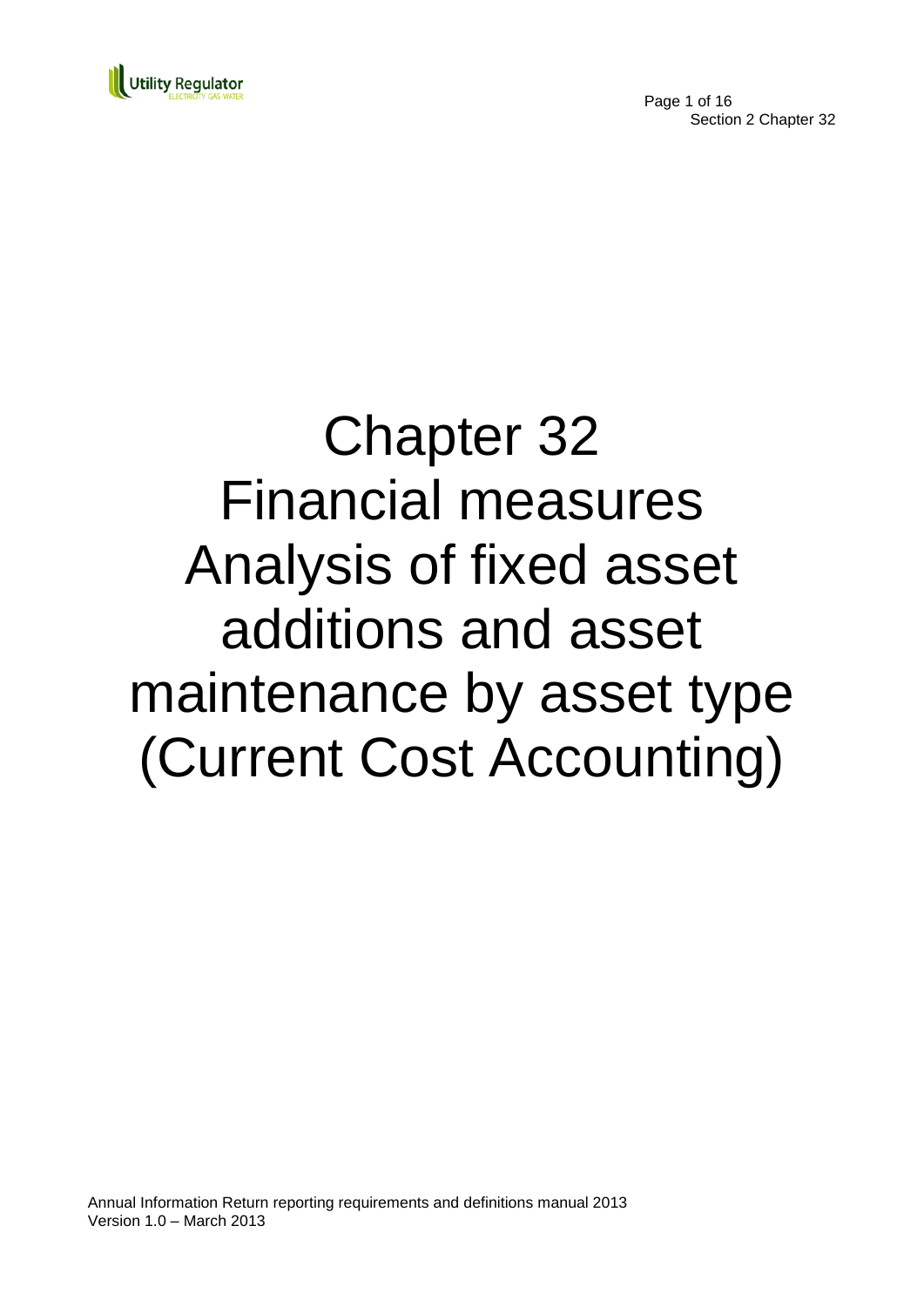

# **Financial measures Chapter 32 Financial measures; Analysis of fixed asset additions and asset maintenance by asset type (Current Cost Accounting)**

These tables have two blocks and a total of 34 lines. They cover the analysis by asset type of fixed asset additions for enhancement and the renewal or replacement of assets for the purpose of maintaining base service.

#### **Guidance**

A single table is provided to capture data on capital investment and assets adopted at nil cost by NI Water. It should exclude any expenditure on PPP assets which forms part of the unitary charge payments reported in Table 42 but should include all other capital investment by NI Water.

If the reported expenditure includes investment in PPP assets which the company does not consider to be part of the unitary charge payment reported in Table 42, this should be clearly stated and explained in the commentary.

The tables are separated into water and sewerage service totals, with analysis of expenditure by both infrastructure and non-infrastructure asset classification. Accounting asset type definitions are as given for table 25 and are repeated here for convenience:

#### **Accounting asset type definitions**

- **Infrastructure assets** cover the following: underground systems of mains and sewers, impounding and pumped raw storage reservoirs, dams, sludge pipelines and sea outfalls. Information about infrastructure assets is also to be regarded as an infrastructure asset.
- **Non-infrastructure assets** cover the following: intake works, pumping stations, treatment works, boreholes, operational land, offices, depots, workshops, residential properties directly connected with water and sewerage services and land held for the purpose of protecting the wholesomeness of water supplies. Land which is not currently in operational use but is expected to come into use in the foreseeable future, should be included, as should plant and machinery inherent in the nature of the works. It also includes, non-operational plant, machinery, vehicles, surplus land and all other assets not listed above

#### **Expenditure categories**

Expenditure on each class of assets is categorised by purpose; either as

- **lines 1-17: Enhancement** where there is a permanent increase in the current level of serviceability; or as
- **lines 18-34: Base service provision** which is required to maintain current levels of serviceability to customers.

Expenditure to maintain **base service provision** may consist of infrastructure assets and non-infrastructure as defined above. Expenditure on infrastructure to maintain base service is equivalent to **Infrastructure Renewals Expenditure**. It should be reported net of any grants and contributions.

**Enhancement** expenditure covers both infrastructure and non-infrastructure assets. There are three categories of expenditure related to:

Annual Information Return reporting requirements and definitions manual 2013 Version 1.0 – March 2013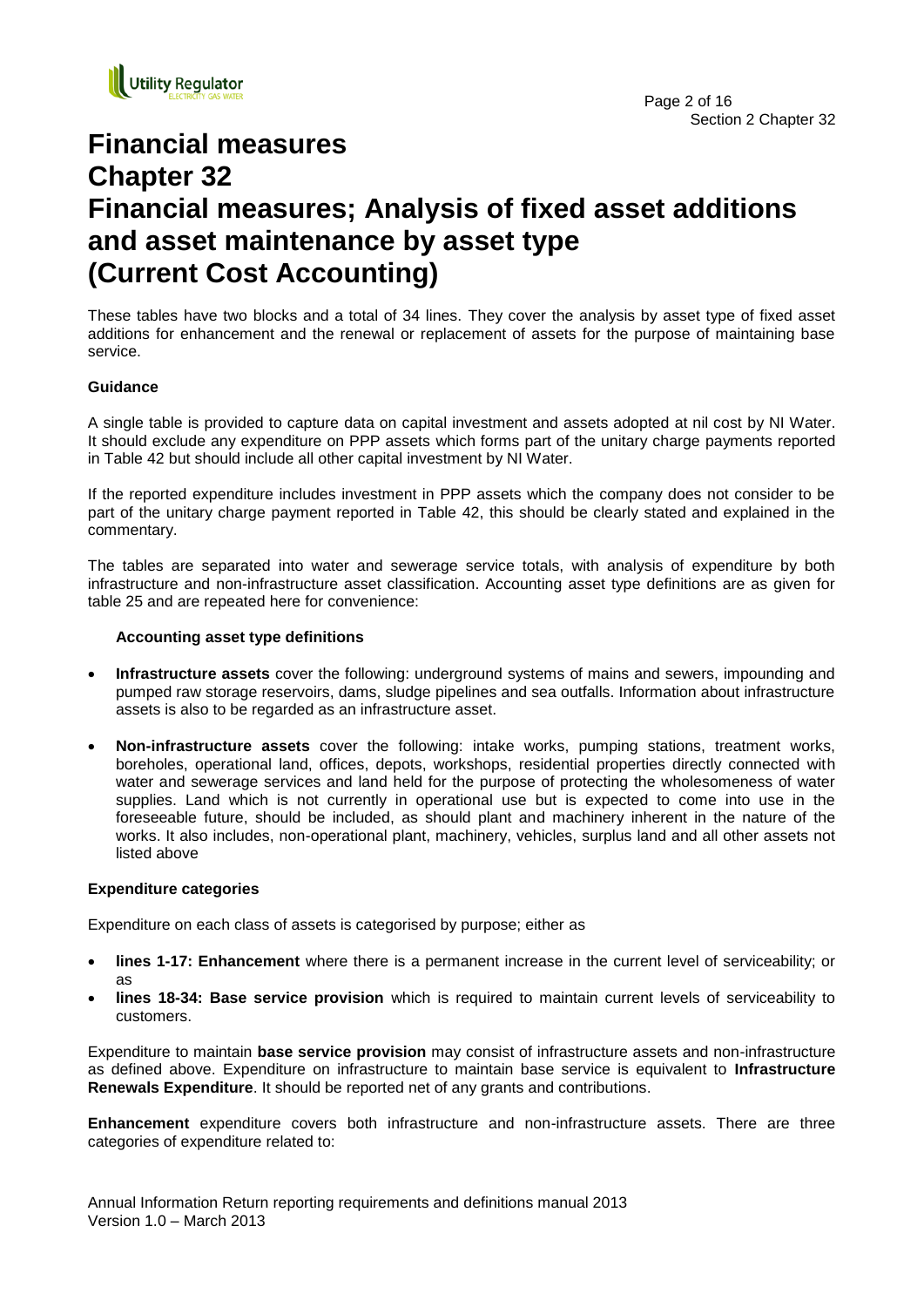

Page 3 of 16

Section 2 Chapter 32

- **quality:** where expenditure is required to comply with new legally enforceable quality obligations and other new quality requirements confirmed by Ministerial and Regulatory direction;
- **enhanced service levels**: an enhancement is achieved through the provision of identifiable, measurable, and permanent stepped improvements in service levels above the most recently established company-wide base level of service and which are additional to improvements which result from expenditure in other purpose categories. Allocation of expenditure to enhanced service level should represent expenditure solely for this purpose; and
- **supply/demand balance:** where expenditure provides for new customers with no net deterioration from the current service levels provided to existing customers or accommodates the increased use of water by existing customers at current levels of service.

These three subdivisions are not made in this table but appear in tables 35 and 36. However, **Total additions (enhancement)** in line 17 should be equal to the sum of expenditure in the above three categories that appear in tables 35 and 36. Further guidance can be found in RAG 2.03 **Classification of expenditure**.

Where an investment scheme relates to more than one purpose proportional allocation of expenditure is required. Only the elements of expenditure schemes related to enhancement should appear in lines 1-17. Elements related to base service provision should appear in lines 18-34. This process is defined in guidelines for tables 35 and 36 and repeated here for convenience.

## **Proportional allocation**

- To enhance comparability in the longer term, the company is required to allocate expenditure on projects between service areas and investment purpose categories to at least the nearest 5% of project value;
- Because of the effect that a large individual scheme may have on the allocation of costs to a particular investment category, threshold limits have been set on scheme values, above which investment must be proportionally allocated.

| Annual Capital Programme | Threshold scheme/project size for which |
|--------------------------|-----------------------------------------|
| (PC10 price time base)   | proportional allocation is required     |
| $£ 0 - 10m$              | £ $10,000$                              |
| £10m - 100m              | £ 50,000                                |
| greater than £100m       | £100,000                                |

- The company should provide commentary in the return on any material changes in allocation methodology; and
- Proportional allocation may be required between different enhancement categories or to distinguish the elements of a scheme, which relate to enhancement from those which serve to maintain base service.

It should be noted that where enhanced service levels arise from expenditure required for other purpose categories, then only the incremental expenditure (if any) should be allocated to enhanced service level.

Scheme costs relating to different enhancement categories are to be proportioned across the investment categories in relation to the relative capacities of each element of the scheme. A single physical measure should be identified that is appropriate to the purpose category, e.g.

- rate of flow
- equivalent population; or
- hydraulic capacity

## **Example**

#### **An example of proportional allocation is given below**

An existing cast iron water main into a distribution zone with a capacity of 2.8 Ml/d needs to be replaced as part of the programme to meet Article 31 of the Water and Sewerage Services Order (Northern Ireland) 2006

Annual Information Return reporting requirements and definitions manual 2013 Version 1.0 – March 2013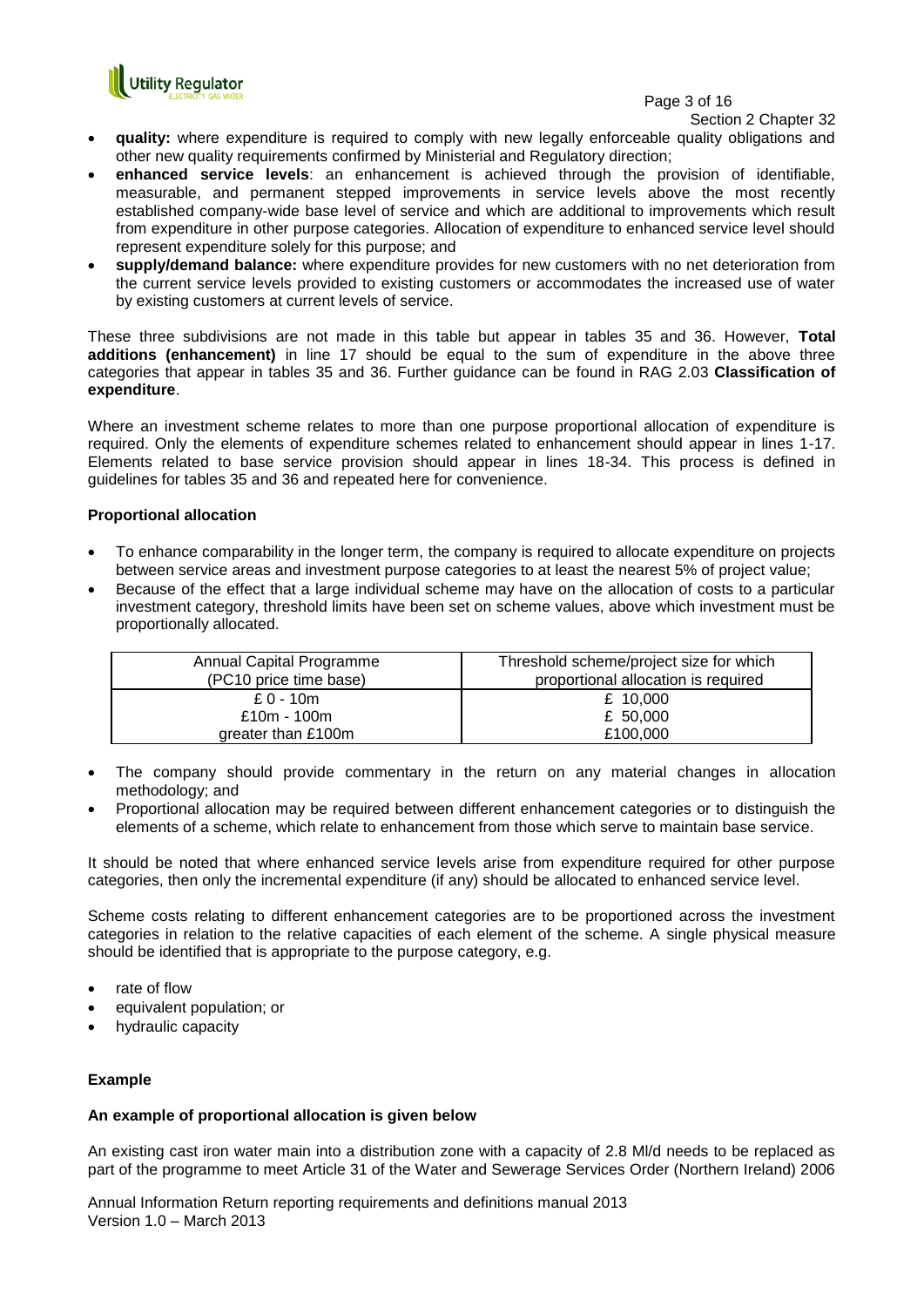

Section 2 Chapter 32

undertakings for quality in the distribution system. The main is to be constructed with a capacity of 4.3Ml/d, to allow for future growth.

Purposes: Quality Compliance and Growth

The scheme would be apportioned as:

| Existing Capacity x 100                                                               | i.e. $2.8 \times 100$ | $= 65\%$ to Quality |
|---------------------------------------------------------------------------------------|-----------------------|---------------------|
| <b>Proposed Capacity</b>                                                              | 4.3                   |                     |
|                                                                                       |                       |                     |
| Proposed Capacity – Existing Capacity x 100% i.e. $(4.3 - 2.8)$ x 100 = 35% to Growth |                       |                     |
| <b>Proposed Capacity</b>                                                              | 4.3                   |                     |

#### **Grants and capital contributions**

The position with respect to grants and capital contributions is as follows:

- **Additions - (enhancement)** (lines 1 to 14 all columns). Gross of grants and capital contributions;
- **Base service provision - non-infrastructure** (lines 18 to 31 columns 2 and 5). Gross of grants and capital contributions; and
- **Base service provision - infrastructure renewals** (lines 18 to 31 columns 1 and 4). Net of grants and capital contributions.

Table 32 records the movements in the year of fixed assets gross of grants and contributions (with the exception of infrastructure renewals expenditure, which is net of grants). It should be completed in accordance with the principles of RAG 1.04. In the Regulatory Accounts, grants are treated as deferred income and amortised over the life of the asset.

#### **Assets adopted or acquired**

Assets that have been adopted or acquired during the year whether at nil cost or in return for a payment (eg mains adopted from a self lay organisation) should be included as additions at their gross MEA value in table 32. This should accord with the treatment in the Regulatory Accounts.

#### **Company commentary**

The company should provide commentary in the return on any material changes in allocation methodology. The commentary should set out the company's treatment of adopted and nil cost assets and set out the amounts and the lines in which they have been included. The company should, in addition, provide a reconciliation between the total derived from the addition of lines 17 and 34 in column 7 with the total derived from the addition of line 28 column 6 in Table 35 and line 25 column 6 in Table 36.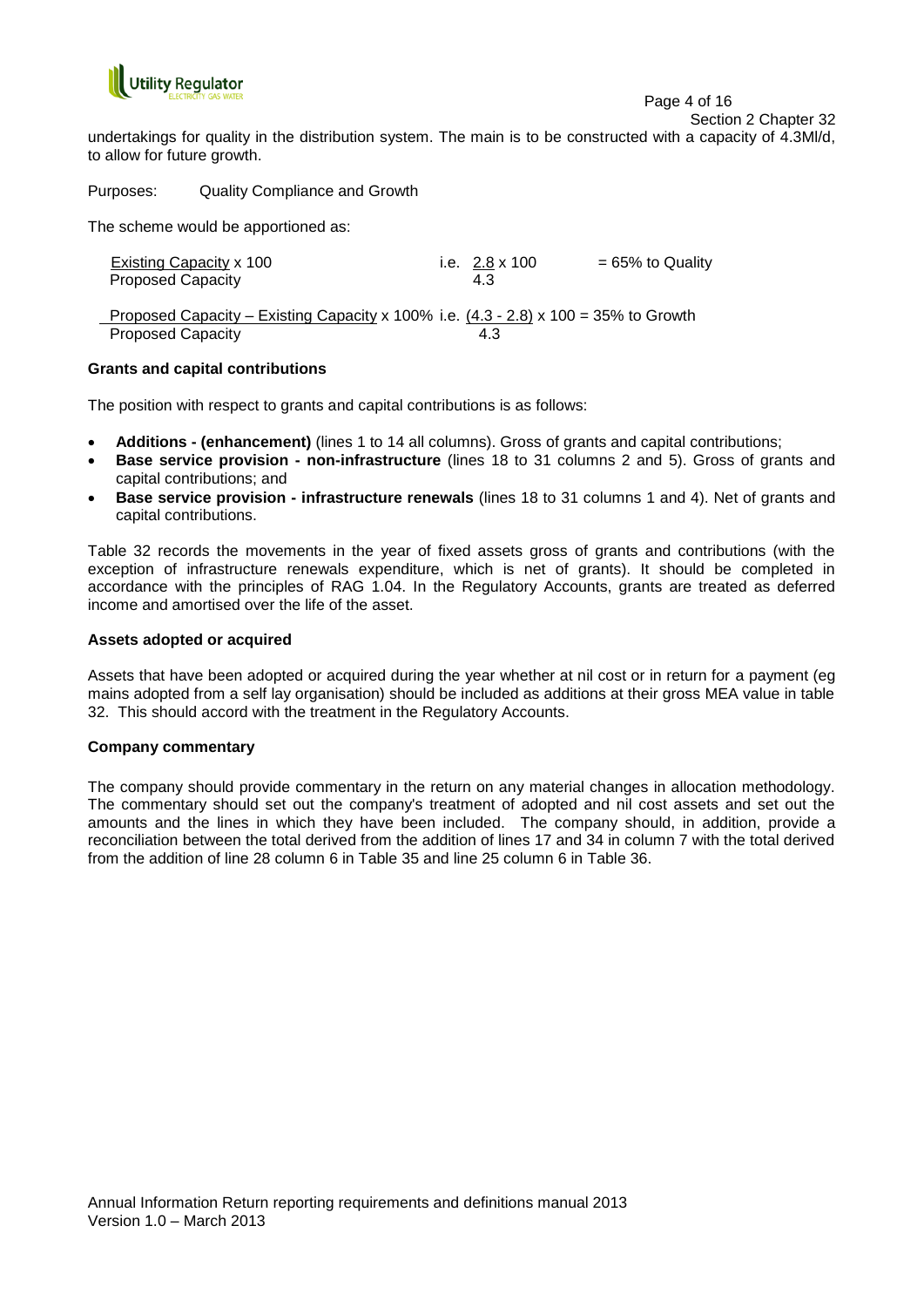

#### **Guidance to the Reporter**

Commentary is required on proportional allocation of expenditure as indicated in guidelines for tables 35 and 36, and repeated here for convenience:

 The Reporter is asked to confirm that the company has set rules for proportional allocation of expenditure, and that these are reasonable and are followed for project expenditure above the ranges given in the general guidance for the company. The Reporter should indicate the extent to which the company has used proportional allocation versus prime purpose allocation. They should also comment on the types of schemes that were proportionally allocated and give examples of the split between categories where possible.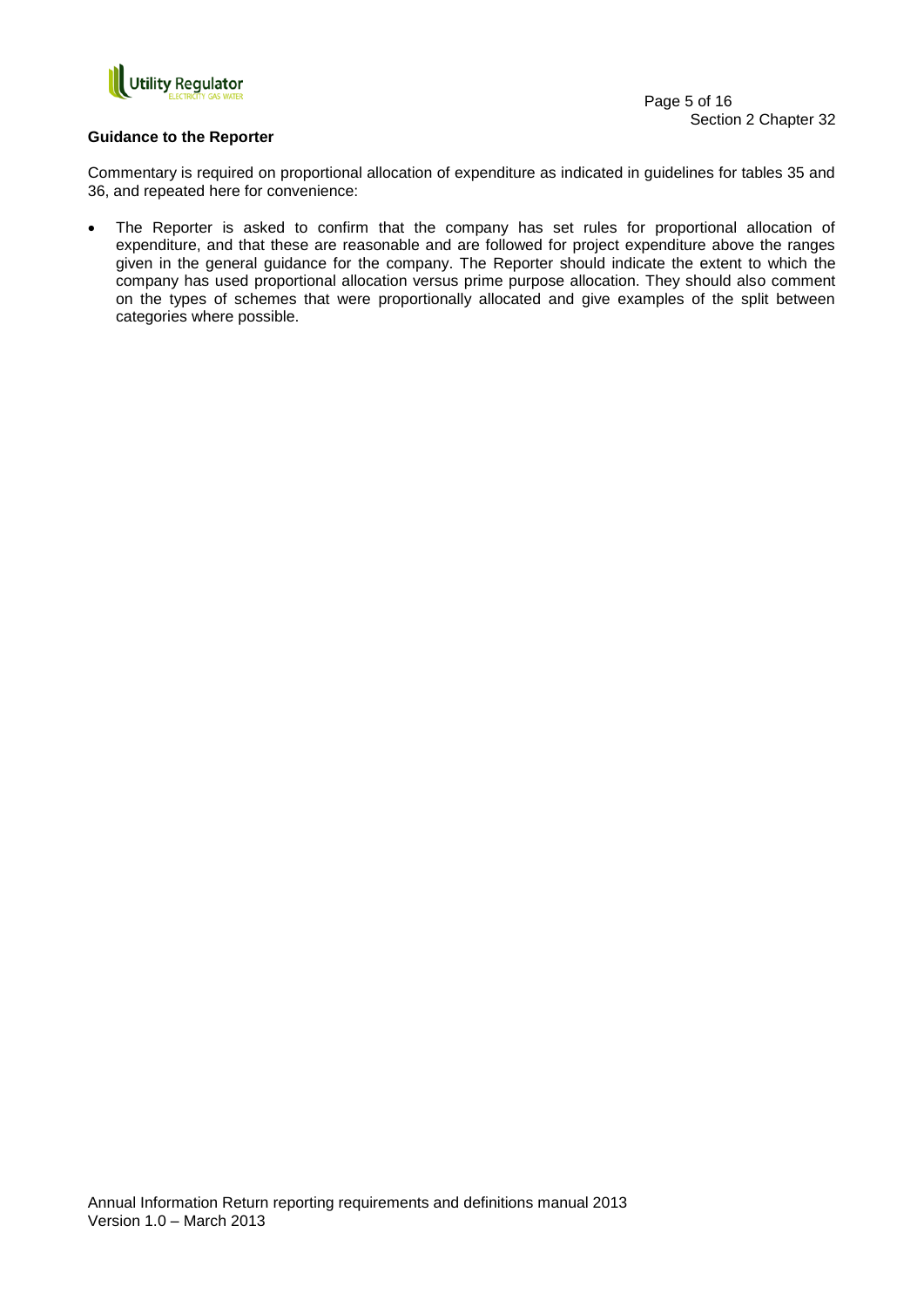

# **Chapter 32 line definitions**

## **A ADDITIONS - NEW ASSETS (ENHANCEMENT)**

|                        | Water resource facilities                                                                                                                                                                                                                                                                                                                                                                                                                                                                                                                                    | £m | 3dp |
|------------------------|--------------------------------------------------------------------------------------------------------------------------------------------------------------------------------------------------------------------------------------------------------------------------------------------------------------------------------------------------------------------------------------------------------------------------------------------------------------------------------------------------------------------------------------------------------------|----|-----|
| <b>Definition</b>      | The provision of new, or improvement of existing, water resource<br>assets by accounting asset type (for enhancement purposes).<br>Water resource assets are all dams and impounding reservoirs<br>holding raw water; all pumping stations in raw water systems<br>which include in-line transfer pumping, river intakes, boreholes<br>and wells requiring simple disinfection prior to forwarding into the<br>supply system; and all mains or aqueducts associated with the<br>transfer of raw water either between sources or from source to<br>treatment. |    |     |
| <b>Primary Purpose</b> | Informing relative performance and efficiency assessments.                                                                                                                                                                                                                                                                                                                                                                                                                                                                                                   |    |     |
| <b>Processing rule</b> | Input                                                                                                                                                                                                                                                                                                                                                                                                                                                                                                                                                        |    |     |
| <b>Responsibility</b>  | <b>Network Regulation Team</b>                                                                                                                                                                                                                                                                                                                                                                                                                                                                                                                               |    |     |

| $\mathbf{2}$           | Water treatment works                                                                                                                                                                                                                                                                                                                          | £m | 3dp |
|------------------------|------------------------------------------------------------------------------------------------------------------------------------------------------------------------------------------------------------------------------------------------------------------------------------------------------------------------------------------------|----|-----|
| <b>Definition</b>      | The provision of new, or improvement of existing, water treatment<br>assets by accounting asset type (for enhancement purposes).<br>Water treatment assets are all water treatment works, but<br>excluding simple disinfection associated with groundwater<br>boreholes and wells or secondary disinfection within the<br>distribution system. |    |     |
|                        | Expenditure should include the cost of treatment of filter backwash<br>water and sludge.                                                                                                                                                                                                                                                       |    |     |
| <b>Primary Purpose</b> | Informing relative performance and efficiency assessments.                                                                                                                                                                                                                                                                                     |    |     |
| <b>Processing rule</b> | Input                                                                                                                                                                                                                                                                                                                                          |    |     |
| <b>Responsibility</b>  | <b>Network Regulation Team</b>                                                                                                                                                                                                                                                                                                                 |    |     |

| 3                      | Water distribution mains                                                                                                                                                                                                                                                                                                                          | £m | 3dp |
|------------------------|---------------------------------------------------------------------------------------------------------------------------------------------------------------------------------------------------------------------------------------------------------------------------------------------------------------------------------------------------|----|-----|
| <b>Definition</b>      | The provision of new, or improvement of existing, water<br>distribution mains assets by accounting asset type for<br>enhancement purposes.<br>Water distribution mains include all mains associated with the<br>supply of water for both industrial and domestic uses including<br>associated pipe bridges, tunnels/conduits, service tunnels and |    |     |
|                        | culverts, valves/chambers and system ancillaries. The<br>commentary should note whether this line includes adoptions of<br>mains or communication pipes paid for by third parties, e.g.<br>developers.                                                                                                                                            |    |     |
| <b>Primary Purpose</b> | Informing relative performance and efficiency assessments.                                                                                                                                                                                                                                                                                        |    |     |
| <b>Processing rule</b> | Input                                                                                                                                                                                                                                                                                                                                             |    |     |
| <b>Responsibility</b>  | <b>Network Regulation Team</b>                                                                                                                                                                                                                                                                                                                    |    |     |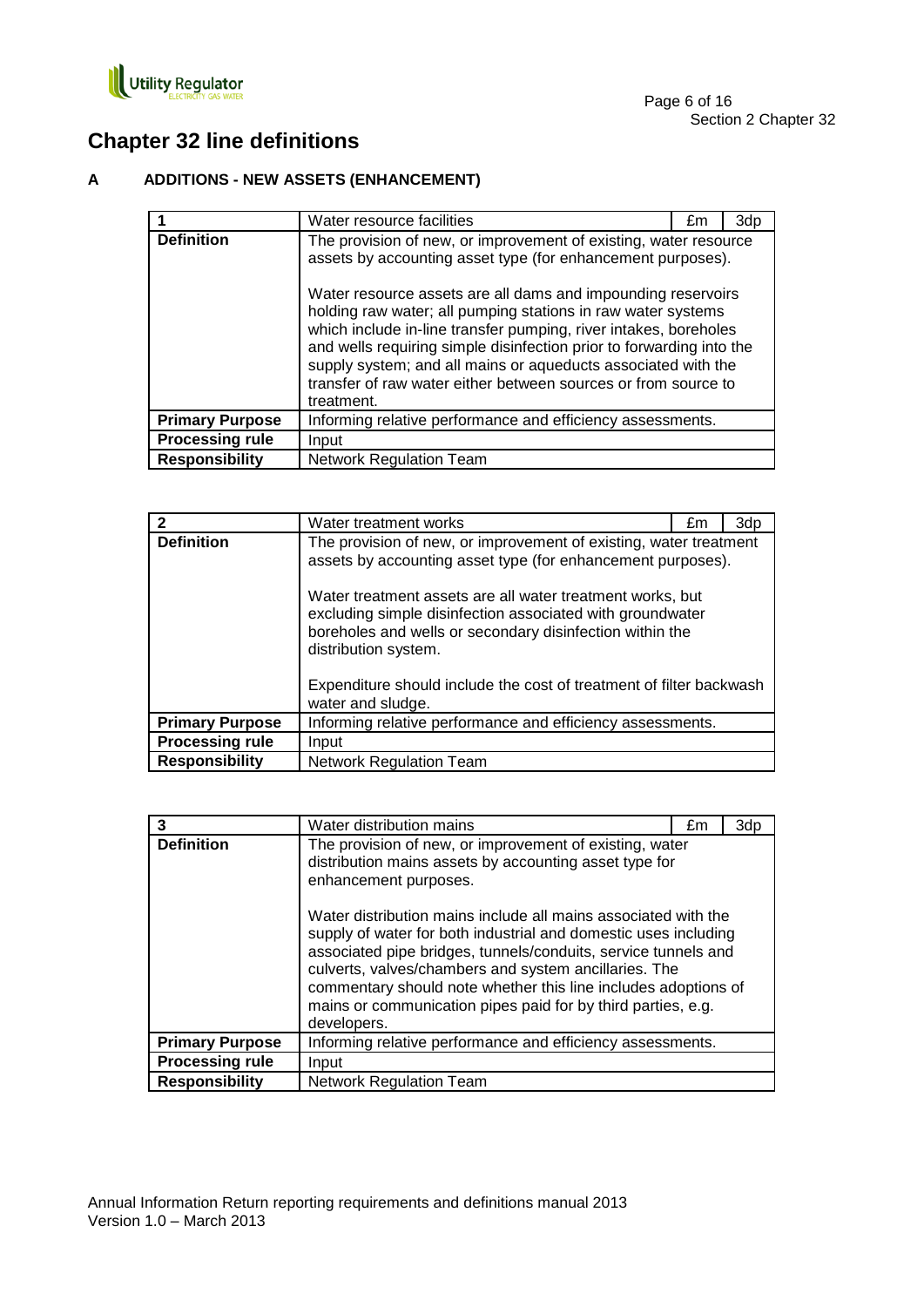

| 4                      | Service reservoirs and water towers                                                                                                                                                                                                                                                                                                                                                                      | £m | 3dp |
|------------------------|----------------------------------------------------------------------------------------------------------------------------------------------------------------------------------------------------------------------------------------------------------------------------------------------------------------------------------------------------------------------------------------------------------|----|-----|
| <b>Definition</b>      | The provision of new, or improvement of existing, water storage<br>assets by accounting asset type for enhancement purposes.<br>Water storage assets include all treated water service reservoirs<br>and towers within the water supply system, including treated water<br>reservoirs at water treatment works and any secondary<br>disinfection plant on reservoir sites. Include break pressure tanks. |    |     |
| <b>Primary Purpose</b> | Informing relative performance and efficiency assessments.                                                                                                                                                                                                                                                                                                                                               |    |     |
| <b>Processing rule</b> | Input                                                                                                                                                                                                                                                                                                                                                                                                    |    |     |
| <b>Responsibility</b>  | <b>Network Regulation Team</b>                                                                                                                                                                                                                                                                                                                                                                           |    |     |

| 5                      | Pumping stations                                                                               | £m                                                                                                                                | 3dp |
|------------------------|------------------------------------------------------------------------------------------------|-----------------------------------------------------------------------------------------------------------------------------------|-----|
| <b>Definition</b>      | station assets by accounting asset type for enhancement<br>purposes.<br>treated water storage. | The provision of new, or improvement of existing, water pumping<br>Water pumping stations include all pumping stations drawing on |     |
| <b>Primary Purpose</b> | Informing relative performance and efficiency assessments.                                     |                                                                                                                                   |     |
| <b>Processing rule</b> | Input                                                                                          |                                                                                                                                   |     |
| <b>Responsibility</b>  | <b>Network Regulation Team</b>                                                                 |                                                                                                                                   |     |

| 6                      | Water management and general                                                                                                                  | £m | 3dp |
|------------------------|-----------------------------------------------------------------------------------------------------------------------------------------------|----|-----|
| <b>Definition</b>      | The provision of new or improvement of existing, water<br>management and general assets by accounting asset type for<br>enhancement purposes. |    |     |
| <b>Primary Purpose</b> | Informing relative performance and efficiency assessments.                                                                                    |    |     |
| <b>Processing rule</b> | Input                                                                                                                                         |    |     |
| <b>Responsibility</b>  | <b>Network Regulation Team</b>                                                                                                                |    |     |

|                        | Sewerage                                                                                                                                                                                                                                                                                                                | £m | 3dp |
|------------------------|-------------------------------------------------------------------------------------------------------------------------------------------------------------------------------------------------------------------------------------------------------------------------------------------------------------------------|----|-----|
| <b>Definition</b>      | The provision of new or improvement of existing, sewerage assets<br>by accounting asset type for enhancement purposes.                                                                                                                                                                                                  |    |     |
|                        | Sewerage assets include all foul water, combined and relevant<br>surface water sewers including interceptor sewers, manholes,<br>overflows, tank sewers, siphons and sewage pumping mains. The<br>commentary should note whether this line includes adoptions of<br>sewers paid for by third parties (e.g. developers). |    |     |
| <b>Primary Purpose</b> | Informing relative performance and efficiency assessments.                                                                                                                                                                                                                                                              |    |     |
| <b>Processing rule</b> | Input                                                                                                                                                                                                                                                                                                                   |    |     |
| <b>Responsibility</b>  | <b>Network Regulation Team</b>                                                                                                                                                                                                                                                                                          |    |     |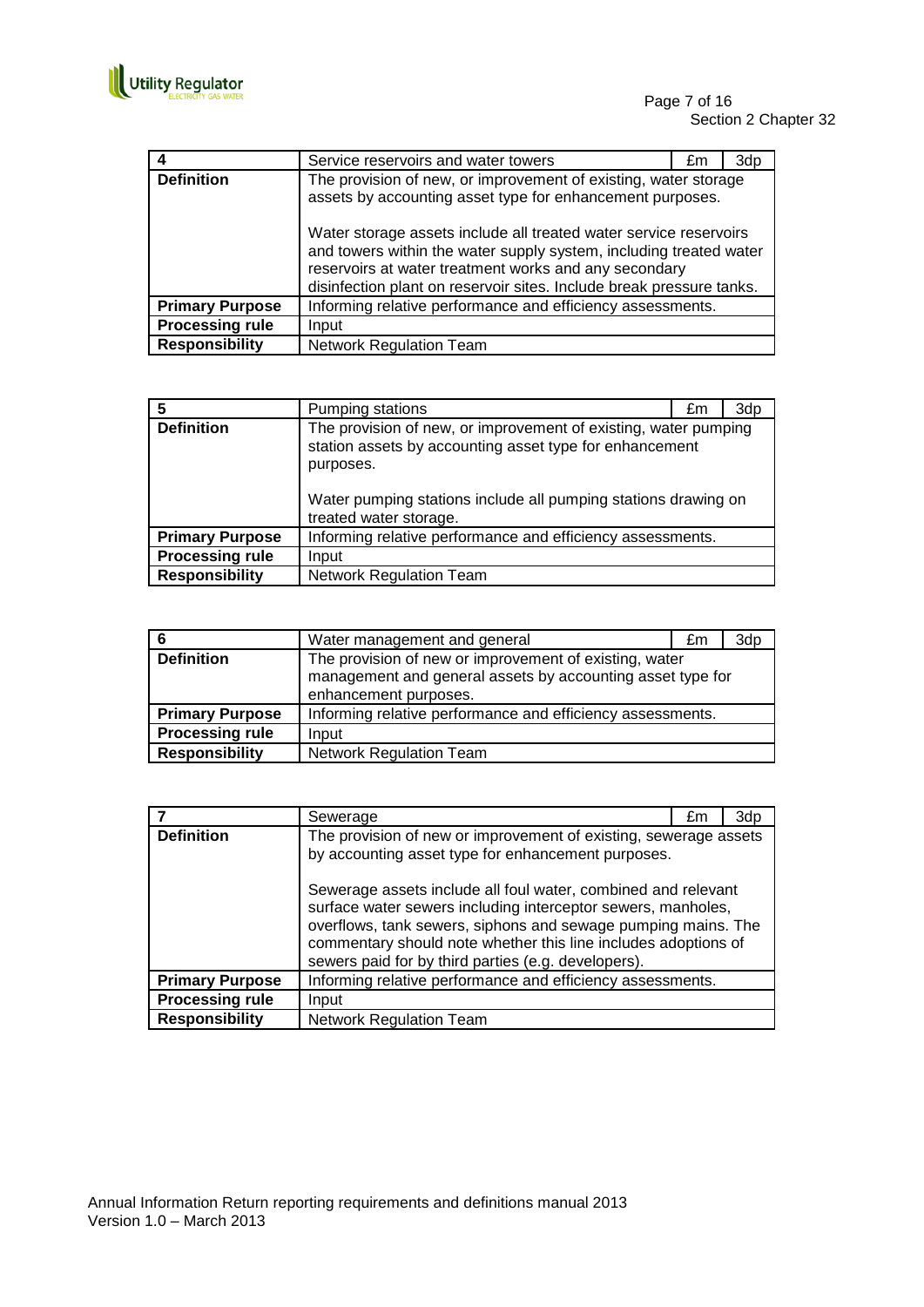

| 8                      | Sea outfalls and headworks                                                                                                                                                                                                                                                                                                                   | £m | 3dp |
|------------------------|----------------------------------------------------------------------------------------------------------------------------------------------------------------------------------------------------------------------------------------------------------------------------------------------------------------------------------------------|----|-----|
| <b>Definition</b>      | The provision of new or improvement of existing sea outfalls<br>assets by accounting asset type for enhancement purposes.                                                                                                                                                                                                                    |    |     |
|                        | Sea outfalls are all pipelines used for the disposal of foul and<br>surface water and sewage effluent to the marine environment. Sea<br>outfalls includes the length of pipeline below the spring tide high<br>water mark with the section of pipeline above the spring tide high<br>water mark being included within the Sewerage category. |    |     |
| <b>Primary Purpose</b> | Informing relative performance and efficiency assessments.                                                                                                                                                                                                                                                                                   |    |     |
| <b>Processing rule</b> | Input                                                                                                                                                                                                                                                                                                                                        |    |     |
| <b>Responsibility</b>  | <b>Network Regulation Team</b>                                                                                                                                                                                                                                                                                                               |    |     |

| 9                      | Sewage treatment works                                                                                                                                                                                                                                                                                                                                                      | £m | 3dp |
|------------------------|-----------------------------------------------------------------------------------------------------------------------------------------------------------------------------------------------------------------------------------------------------------------------------------------------------------------------------------------------------------------------------|----|-----|
| <b>Definition</b>      | The provision of new, or improvement of existing, sewage<br>treatment assets by accounting asset type for enhancement<br>purposes.                                                                                                                                                                                                                                          |    |     |
|                        | Sewage treatment works are all sewage treatment works with one<br>or more treatment stages including preliminary, primary,<br>secondary and tertiary treatment. Any interstage pumping facilities<br>and sludge holding tanks with provision for dewatering are to be<br>included. Any sludge facilities other than holding tanks to be<br>included under Sludge treatment. |    |     |
| <b>Primary Purpose</b> | Informing relative performance and efficiency assessments.                                                                                                                                                                                                                                                                                                                  |    |     |
| <b>Processing rule</b> | Input                                                                                                                                                                                                                                                                                                                                                                       |    |     |
| <b>Responsibility</b>  | <b>Network Regulation Team</b>                                                                                                                                                                                                                                                                                                                                              |    |     |

| 10                     | Sludge treatment works                                                                                                                                                                                                                                                                                                                         | £m | 3dp |
|------------------------|------------------------------------------------------------------------------------------------------------------------------------------------------------------------------------------------------------------------------------------------------------------------------------------------------------------------------------------------|----|-----|
| <b>Definition</b>      | The provision of new, or improvement of existing sludge treatment<br>assets by accounting asset type for enhancement purposes.<br>Sludge treatment works are all sludge treatment plant which<br>changes the nature of the raw sludge prior to its final disposal,<br>excluding sludge holding tanks included under Sewage treatment<br>works. |    |     |
| <b>Primary Purpose</b> | Informing relative performance and efficiency assessments.                                                                                                                                                                                                                                                                                     |    |     |
| <b>Processing rule</b> | Input                                                                                                                                                                                                                                                                                                                                          |    |     |
| <b>Responsibility</b>  | <b>Network Regulation Team</b>                                                                                                                                                                                                                                                                                                                 |    |     |

| 11                     | Sludge disposal                                                                                                                                                                                                                                                                                                                                                                 | £m | 3dp |
|------------------------|---------------------------------------------------------------------------------------------------------------------------------------------------------------------------------------------------------------------------------------------------------------------------------------------------------------------------------------------------------------------------------|----|-----|
| <b>Definition</b>      | The provision of new, or improvement of existing sludge disposal<br>assets by accounting asset type for enhancement purposes.<br>Sludge disposal assets are all plant and transfer arrangements<br>associated with the final disposal of treated sludge including long<br>and short sludge sea outfalls. Sludge disposal vehicles are<br>included under Management and General. |    |     |
| <b>Primary Purpose</b> | Informing relative performance and efficiency assessments.                                                                                                                                                                                                                                                                                                                      |    |     |
| <b>Processing rule</b> | Input                                                                                                                                                                                                                                                                                                                                                                           |    |     |
| <b>Responsibility</b>  | <b>Network Regulation Team</b>                                                                                                                                                                                                                                                                                                                                                  |    |     |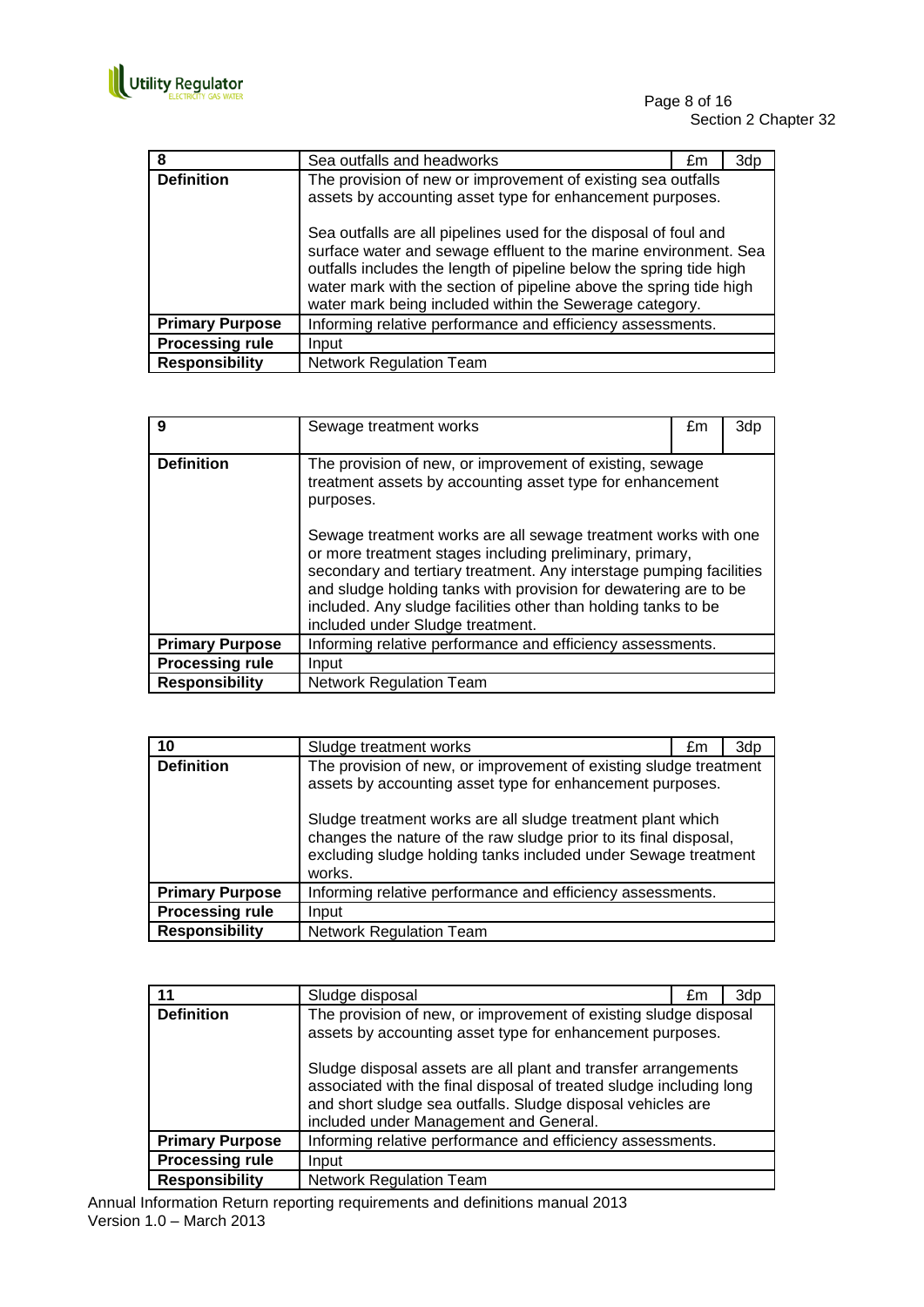

| 12                     | In-line pumping stations                                                                                                                                                                                                                                                            | £m | 3dp |
|------------------------|-------------------------------------------------------------------------------------------------------------------------------------------------------------------------------------------------------------------------------------------------------------------------------------|----|-----|
| <b>Definition</b>      | The provision of new or improvement of existing in-line pumping<br>station assets by accounting asset type for enhancement<br>purposes.<br>In-line pumping stations include all pumping stations associated<br>with the sewerage system but excluding terminal pumping<br>stations. |    |     |
| <b>Primary Purpose</b> | Informing relative performance and efficiency assessments.                                                                                                                                                                                                                          |    |     |
| <b>Processing rule</b> | Input                                                                                                                                                                                                                                                                               |    |     |
| <b>Responsibility</b>  | <b>Network Regulation Team</b>                                                                                                                                                                                                                                                      |    |     |

| 13                     | Terminal pumping stations                                                                                                                                                                             | £m | 3dp |
|------------------------|-------------------------------------------------------------------------------------------------------------------------------------------------------------------------------------------------------|----|-----|
| <b>Definition</b>      | The provision of new or improvement of existing, terminal pumping<br>station assets by accounting asset type for enhancement<br>purposes.                                                             |    |     |
|                        | Terminal pumping stations include all terminal and storm pumping<br>stations, including terminal stations on sewage treatment works<br>sites but excluding interstage pumping within treatment works. |    |     |
| <b>Primary Purpose</b> | Informing relative performance and efficiency assessments.                                                                                                                                            |    |     |
| <b>Processing rule</b> | Input                                                                                                                                                                                                 |    |     |
| <b>Responsibility</b>  | <b>Network Regulation Team</b>                                                                                                                                                                        |    |     |

| 14                     | Sewerage management and general                            | £m | 3dp |
|------------------------|------------------------------------------------------------|----|-----|
| <b>Definition</b>      | The provision of new or improvement of existing sewerage   |    |     |
|                        | management and general assets by accounting asset type for |    |     |
|                        | enhancement purposes.                                      |    |     |
| <b>Primary Purpose</b> | Informing relative performance and efficiency assessments. |    |     |
| <b>Processing rule</b> | Input                                                      |    |     |
| <b>Responsibility</b>  | <b>Network Regulation Team</b>                             |    |     |

| 15                     | Total infrastructure additions (Enhancement)                                                                                                                                                                                                                                  | £m | 3dp |
|------------------------|-------------------------------------------------------------------------------------------------------------------------------------------------------------------------------------------------------------------------------------------------------------------------------|----|-----|
| <b>Definition</b>      | The total water service and sewerage service infrastructure<br>additions for enhancement purposes by asset type.                                                                                                                                                              |    |     |
| <b>Primary Purpose</b> | Informing relative performance and efficiency assessments.                                                                                                                                                                                                                    |    |     |
| <b>Processing rule</b> | Calculated field: the sum of infrastructure categories<br><b>Water service totals:</b><br>Column 1: the sum of lines 1, 3 and 6<br>Column 3: copied from column 1<br>Sewerage service totals:<br>Column 4: the sum of lines 7, 8, 11 and 14<br>Column 6: copied from column 4 |    |     |
| <b>Responsibility</b>  | <b>Network Regulation Team</b>                                                                                                                                                                                                                                                |    |     |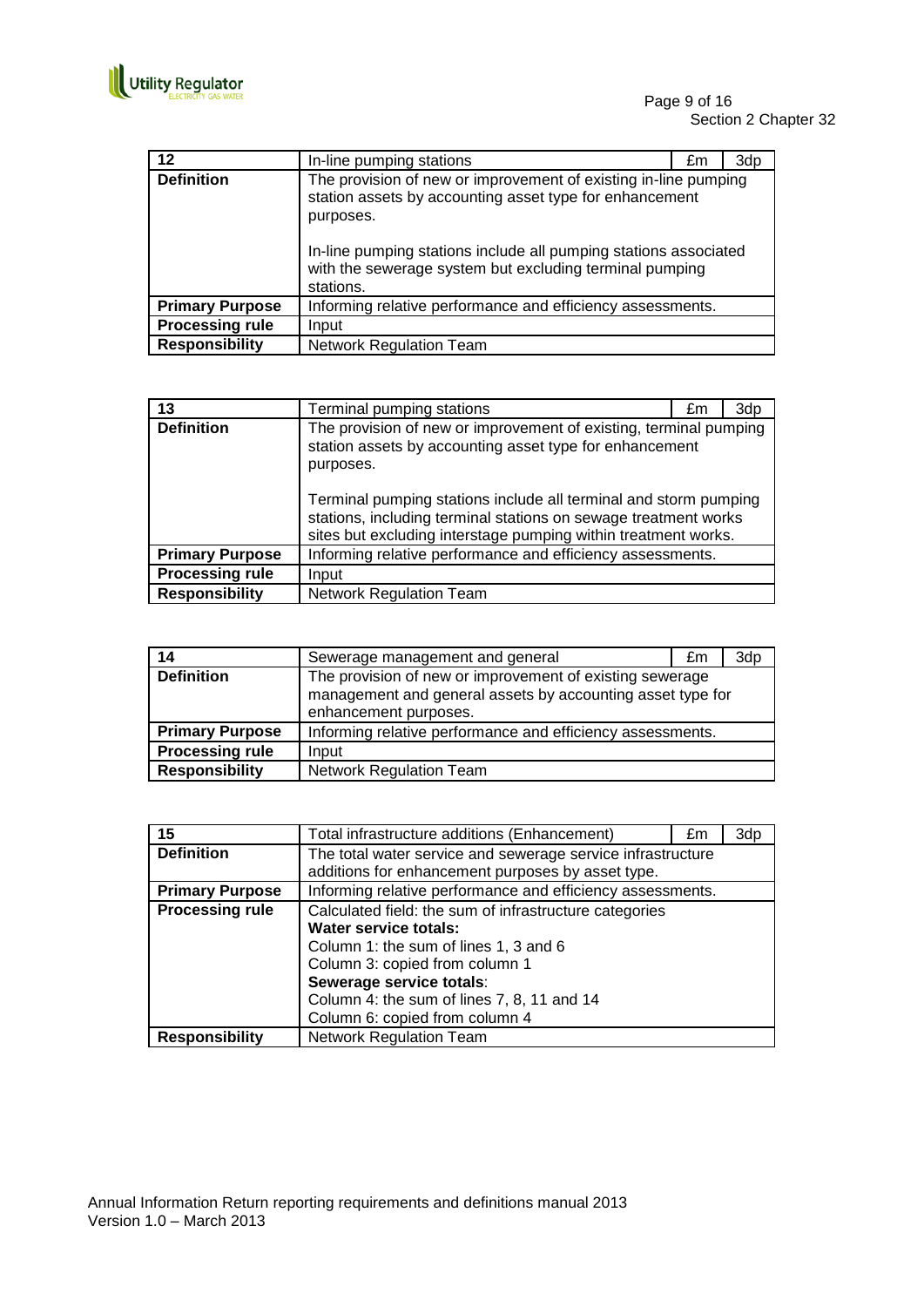

| 16                     | Total non-infrastructure additions (Enhancement)                | £m | 3dp |
|------------------------|-----------------------------------------------------------------|----|-----|
| <b>Definition</b>      | The total water service and sewerage service non-infrastructure |    |     |
|                        | additions for enhancement purposes, analysed between            |    |     |
|                        | operational and other tangible assets.                          |    |     |
| <b>Primary Purpose</b> | Informing relative performance and efficiency assessments.      |    |     |
| <b>Processing rule</b> | Calculated field: the sum of infrastructure categories          |    |     |
|                        | <b>Water service totals:</b>                                    |    |     |
|                        | Column 2: the sum of lines 1 to 6                               |    |     |
|                        | Column 3: copied from column 2                                  |    |     |
|                        | Sewerage service totals:                                        |    |     |
|                        | Column 5: the sum of lines 7 to 14                              |    |     |
|                        | Column 6: copied from column 5                                  |    |     |
| <b>Responsibility</b>  | <b>Network Regulation Team</b>                                  |    |     |

| 17                     | Total additions (Enhancement)                                                                                                    | £m | 3d <sub>p</sub> |
|------------------------|----------------------------------------------------------------------------------------------------------------------------------|----|-----------------|
| <b>Definition</b>      | The total of water service and sewerage service fixed asset type<br>additions for enhancement purposes by accounting asset type. |    |                 |
|                        |                                                                                                                                  |    |                 |
| <b>Primary Purpose</b> | Informing relative performance and efficiency assessments.                                                                       |    |                 |
| <b>Processing rule</b> | Calculated: sum of lines 15 and 16 for all columns                                                                               |    |                 |
| <b>Responsibility</b>  | <b>Network Regulation Team</b>                                                                                                   |    |                 |

## **B BASE SERVICE PROVISION**

| 18                     | Water resource facilities                                                                                                                                                                                                                                                                                                                                                                                                                                                                                                                                                                                                                                         | £m | 3dp |
|------------------------|-------------------------------------------------------------------------------------------------------------------------------------------------------------------------------------------------------------------------------------------------------------------------------------------------------------------------------------------------------------------------------------------------------------------------------------------------------------------------------------------------------------------------------------------------------------------------------------------------------------------------------------------------------------------|----|-----|
| <b>Definition</b>      | The preservation and (where necessary) the replacement of water<br>resources assets by accounting asset type to maintain<br>serviceability. Infrastructure Renewals Expenditure recorded in<br>Column 1 should be net of grants and contributions.<br>Water resource assets are all dams and impounding reservoirs<br>holding raw water; all pumping stations in raw water systems<br>which include in-line transfer pumping, river intakes, boreholes<br>and wells requiring simple disinfection prior to forwarding into the<br>supply system; and all mains or aqueducts associated with the<br>transfer of raw water either between sources or from source to |    |     |
|                        | treatment.                                                                                                                                                                                                                                                                                                                                                                                                                                                                                                                                                                                                                                                        |    |     |
| <b>Primary Purpose</b> | Informing relative performance and efficiency assessments.                                                                                                                                                                                                                                                                                                                                                                                                                                                                                                                                                                                                        |    |     |
| <b>Processing rule</b> | Input                                                                                                                                                                                                                                                                                                                                                                                                                                                                                                                                                                                                                                                             |    |     |
| <b>Responsibility</b>  | <b>Network Regulation Team</b>                                                                                                                                                                                                                                                                                                                                                                                                                                                                                                                                                                                                                                    |    |     |

| 19                     | Water treatment works                                                                                                                                                                                                                                                                                                                                     | £m | 3dp |
|------------------------|-----------------------------------------------------------------------------------------------------------------------------------------------------------------------------------------------------------------------------------------------------------------------------------------------------------------------------------------------------------|----|-----|
| <b>Definition</b>      | The preservation and (where necessary) the replacement of water<br>treatment assets by accounting asset type to maintain<br>serviceability.<br>Water treatment assets are all water treatment works, but<br>excluding simple disinfection associated with groundwater<br>boreholes and wells or secondary disinfection within the<br>distribution system. |    |     |
| <b>Primary Purpose</b> | Informing relative performance and efficiency assessments.                                                                                                                                                                                                                                                                                                |    |     |
| <b>Processing rule</b> | Input                                                                                                                                                                                                                                                                                                                                                     |    |     |
| <b>Responsibility</b>  | Network Regulation Team                                                                                                                                                                                                                                                                                                                                   |    |     |

Annual Information Return reporting requirements and definitions manual 2013 Version 1.0 – March 2013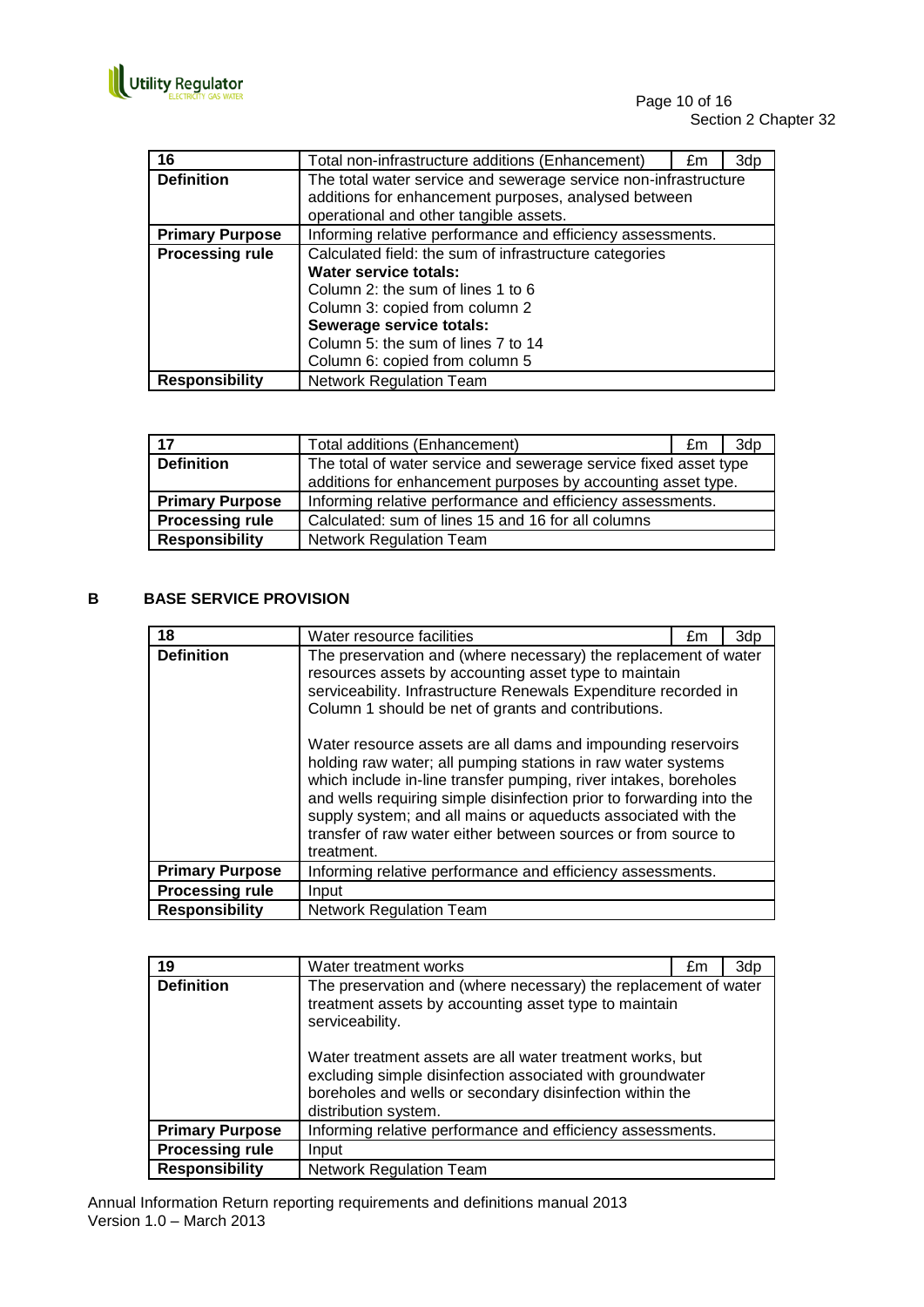

Page 11 of 16

|                        |                                                                                                                                                                                                                                                           |    |     | Section 2 Chapter 32 |
|------------------------|-----------------------------------------------------------------------------------------------------------------------------------------------------------------------------------------------------------------------------------------------------------|----|-----|----------------------|
| 20                     | Water distribution mains                                                                                                                                                                                                                                  | £m | 3dp |                      |
| <b>Definition</b>      | The preservation and (where necessary) the replacement of water<br>distribution main by accounting asset type to maintain<br>serviceability. Infrastructure Renewals Expenditure recorded in<br>Column 1 should be net of grants and contributions.       |    |     |                      |
|                        | Water distribution mains include all mains associated with the<br>supply of water for both industrial and domestic uses, including<br>associated pipe bridges, tunnels/conduits, service tunnels and<br>culverts, valves/chambers and system ancillaries. |    |     |                      |
| <b>Primary Purpose</b> | Informing relative performance and efficiency assessments.                                                                                                                                                                                                |    |     |                      |
| <b>Processing rule</b> | Input                                                                                                                                                                                                                                                     |    |     |                      |
| <b>Responsibility</b>  | <b>Network Regulation Team</b>                                                                                                                                                                                                                            |    |     |                      |

| 21                     | Service reservoirs and water towers                                                                                                                                                                                                                                                                                                                                                                                | £m | 3dp |  |
|------------------------|--------------------------------------------------------------------------------------------------------------------------------------------------------------------------------------------------------------------------------------------------------------------------------------------------------------------------------------------------------------------------------------------------------------------|----|-----|--|
| <b>Definition</b>      | The preservation and (where necessary) the replacement of water<br>storage assets by accounting asset type to maintain serviceability.<br>Water storage assets include all treated water service reservoirs<br>and towers within the water supply system, including treated water<br>reservoirs at water treatment works and any secondary<br>disinfection plant on reservoir sites. Include break pressure tanks. |    |     |  |
| <b>Primary Purpose</b> | Informing relative performance and efficiency assessments.                                                                                                                                                                                                                                                                                                                                                         |    |     |  |
| <b>Processing rule</b> | Input                                                                                                                                                                                                                                                                                                                                                                                                              |    |     |  |
| <b>Responsibility</b>  | <b>Network Regulation Team</b>                                                                                                                                                                                                                                                                                                                                                                                     |    |     |  |

| 22                     | Pumping stations                                                                                                                                                                                                                        | £m | 3dp |
|------------------------|-----------------------------------------------------------------------------------------------------------------------------------------------------------------------------------------------------------------------------------------|----|-----|
| <b>Definition</b>      | The preservation and (where necessary) the replacement of water<br>pumping stations by accounting asset type to maintain<br>serviceability.<br>Water pumping stations include all pumping stations drawing on<br>treated water storage. |    |     |
| <b>Primary Purpose</b> | Informing relative performance and efficiency assessments.                                                                                                                                                                              |    |     |
| <b>Processing rule</b> | Input                                                                                                                                                                                                                                   |    |     |
| <b>Responsibility</b>  | <b>Network Regulation Team</b>                                                                                                                                                                                                          |    |     |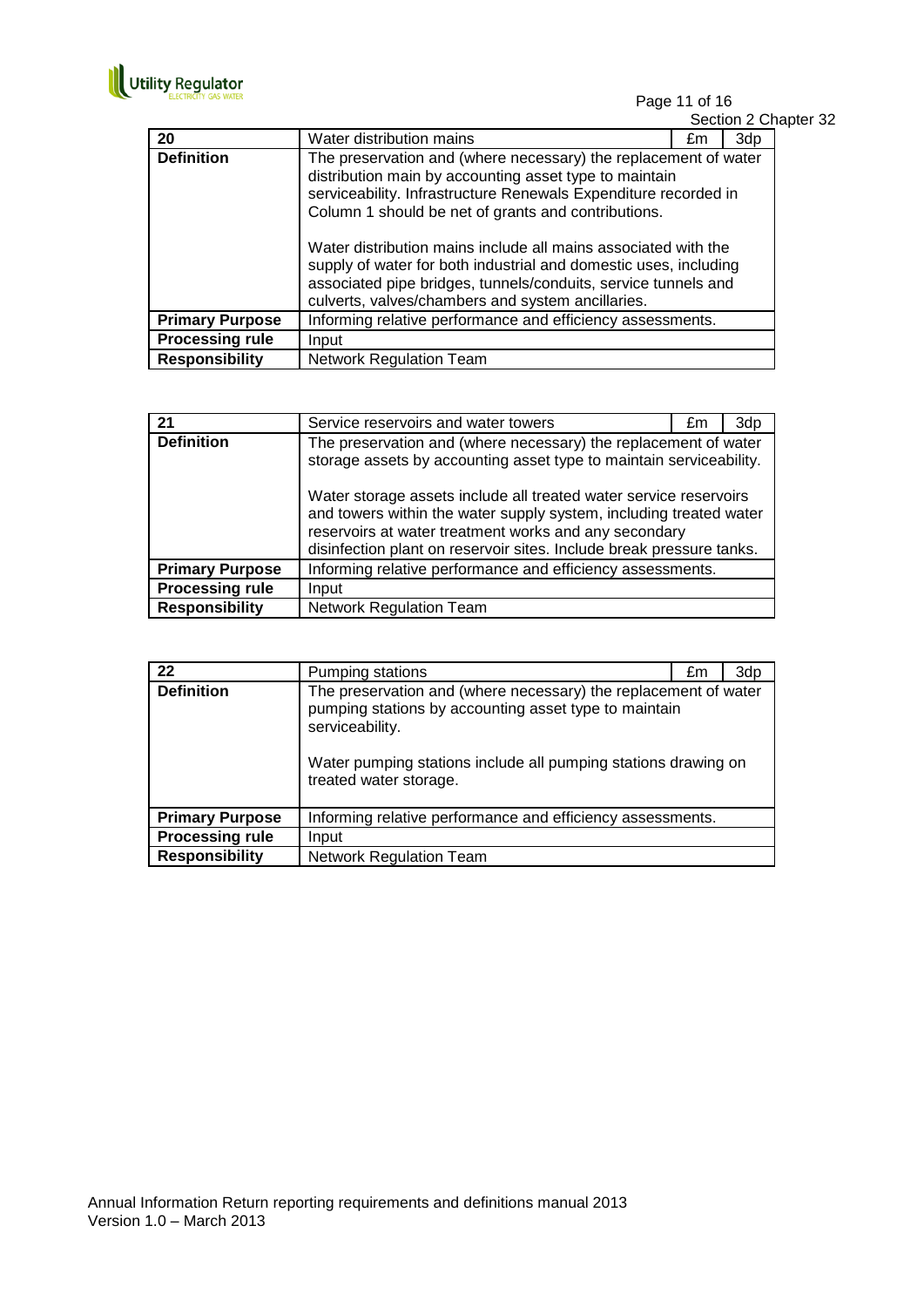

| 23                     | Water management and general                                                                                                                                                                                                                                                                     | £m | 3dp |  |  |
|------------------------|--------------------------------------------------------------------------------------------------------------------------------------------------------------------------------------------------------------------------------------------------------------------------------------------------|----|-----|--|--|
| <b>Definition</b>      | The preservation and (where necessary) the replacement of water<br>management and general assets by accounting asset type to<br>maintain serviceability. Infrastructure Renewals Expenditure<br>recorded in column 1 should be reported net of grants and<br>contributions.                      |    |     |  |  |
|                        | Water management and general assets include any asset, which<br>cannot be allocated to a specific service area, e.g.                                                                                                                                                                             |    |     |  |  |
|                        | offices and depots (offices, central laboratories and depots);<br>٠<br>vehicles (cars, vans, lorries and mobile plant);<br>٠<br>telemetry systems and outstations (all plant and equipment<br>$\bullet$<br>associated with telemetry, communications equipment and<br>regional ICA systems); and |    |     |  |  |
|                        | computers (all PCs, workstations and mainframe computers<br>$\bullet$<br>are to be included).                                                                                                                                                                                                    |    |     |  |  |
|                        | Management and General assets related to both water and<br>sewerage should be allocated between services in the same way<br>as in published Regulatory Accounts.                                                                                                                                 |    |     |  |  |
| <b>Primary Purpose</b> | Informing relative performance and efficiency assessments.                                                                                                                                                                                                                                       |    |     |  |  |
| <b>Processing rule</b> | Input                                                                                                                                                                                                                                                                                            |    |     |  |  |
| <b>Responsibility</b>  | <b>Network Regulation Team</b>                                                                                                                                                                                                                                                                   |    |     |  |  |

| 24                     | Sewerage                                                                                                                                                                                                                                                                                                                                                                              | £m | 3dp |
|------------------------|---------------------------------------------------------------------------------------------------------------------------------------------------------------------------------------------------------------------------------------------------------------------------------------------------------------------------------------------------------------------------------------|----|-----|
| <b>Definition</b>      | The preservation and (where necessary) the replacement of<br>sewerage assets by accounting asset type to maintain<br>serviceability. Infrastructure Renewals Expenditure recorded in<br>column 4 should be reported net of grants and contributions.<br>Sewerage assets include all foul water, combined and relevant<br>surface water sewers including interceptor sewers, manholes, |    |     |
|                        | overflows, tank sewers, siphons and sewage pumping mains.                                                                                                                                                                                                                                                                                                                             |    |     |
| <b>Primary Purpose</b> | Informing relative performance and efficiency assessments.                                                                                                                                                                                                                                                                                                                            |    |     |
| <b>Processing rule</b> | Input                                                                                                                                                                                                                                                                                                                                                                                 |    |     |
| <b>Responsibility</b>  | <b>Network Regulation Team</b>                                                                                                                                                                                                                                                                                                                                                        |    |     |

| 25                     | Sea outfalls and headworks                                                                                                                                                                                                                                                                                                  | £m | 3dp |  |
|------------------------|-----------------------------------------------------------------------------------------------------------------------------------------------------------------------------------------------------------------------------------------------------------------------------------------------------------------------------|----|-----|--|
| <b>Definition</b>      | The preservation and (where necessary) the replacement of sea<br>outfall assets by accounting asset type to maintain serviceability.<br>Infrastructure Renewals Expenditure recorded in column 4 should<br>be reported net of grants and contributions.<br>Sea outfalls are all pipelines used for the disposal of foul and |    |     |  |
|                        | surface water and sewage effluent to the marine environment. Sea<br>outfalls include the length of pipeline below the spring tide high<br>water mark, with the section of pipeline above the spring tide high<br>water mark being included within the Sewers category.                                                      |    |     |  |
| <b>Primary Purpose</b> | Informing relative performance and efficiency assessments.                                                                                                                                                                                                                                                                  |    |     |  |
| <b>Processing rule</b> | Input                                                                                                                                                                                                                                                                                                                       |    |     |  |
| <b>Responsibility</b>  | <b>Network Regulation Team</b>                                                                                                                                                                                                                                                                                              |    |     |  |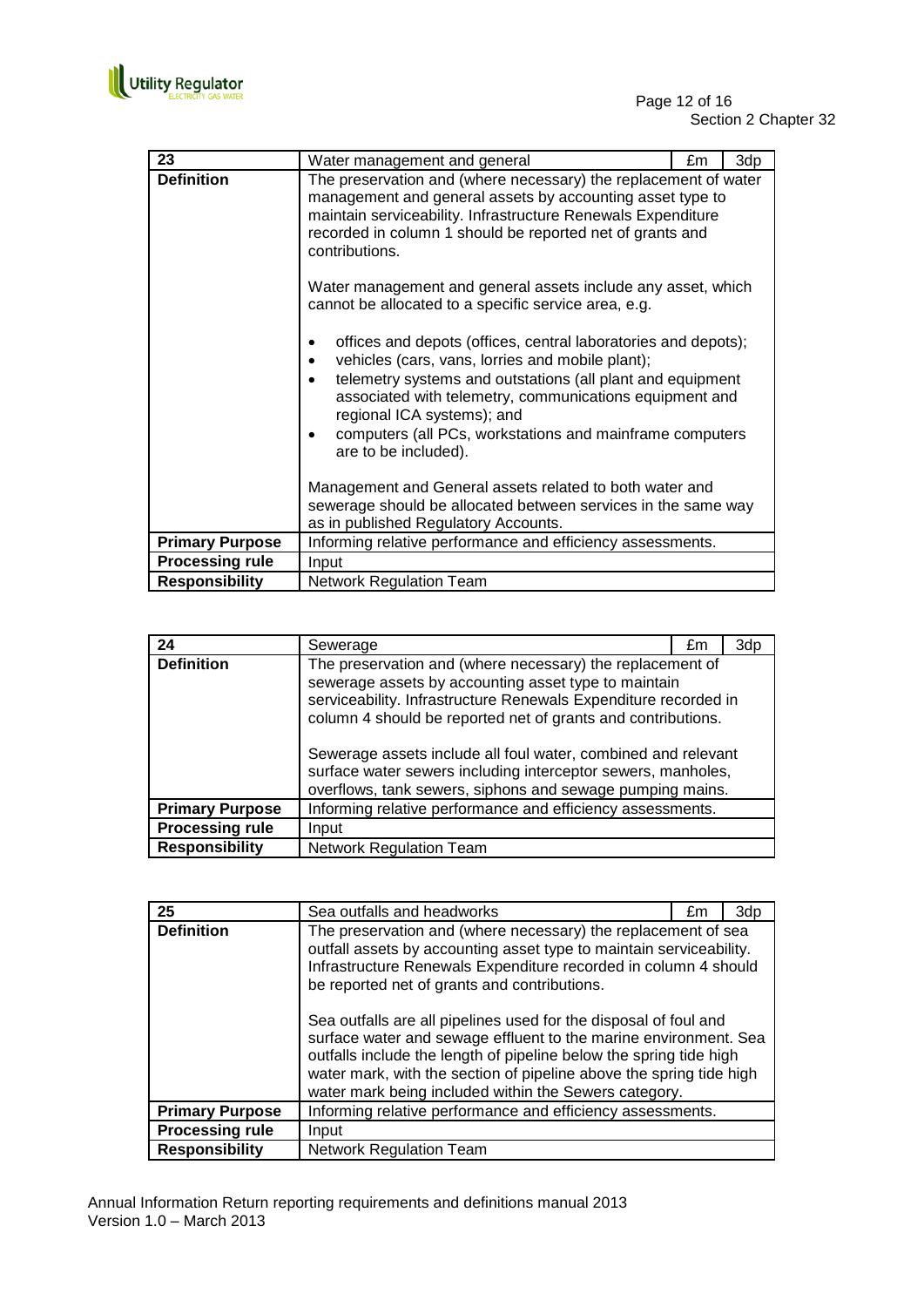

Page 13 of 16

|                        |                                                                                                                                                                                                                                                                                                                                                                             |    |     | Section 2 Chapter 32 |
|------------------------|-----------------------------------------------------------------------------------------------------------------------------------------------------------------------------------------------------------------------------------------------------------------------------------------------------------------------------------------------------------------------------|----|-----|----------------------|
| 26                     | Sewage treatment works                                                                                                                                                                                                                                                                                                                                                      | £m | 3dp |                      |
| <b>Definition</b>      | The preservation and (where necessary) the replacement of<br>sewage treatment assets by accounting asset type to maintain<br>serviceability.                                                                                                                                                                                                                                |    |     |                      |
|                        | Sewage treatment works are all sewage treatment works with one<br>or more treatment stages including preliminary, primary,<br>secondary and tertiary treatment. Any interstage pumping facilities<br>and sludge holding tanks with provision for dewatering are to be<br>included. Any sludge facilities other than holding tanks to be<br>included under Sludge treatment. |    |     |                      |
| <b>Primary Purpose</b> | Informing relative performance and efficiency assessments.                                                                                                                                                                                                                                                                                                                  |    |     |                      |
| <b>Processing rule</b> | Input                                                                                                                                                                                                                                                                                                                                                                       |    |     |                      |
| <b>Responsibility</b>  | <b>Network Regulation Team</b>                                                                                                                                                                                                                                                                                                                                              |    |     |                      |

| 27                     | Sludge treatment works                                                                                                                                                                                                                                                                                                                                        | £m | 3dp |  |
|------------------------|---------------------------------------------------------------------------------------------------------------------------------------------------------------------------------------------------------------------------------------------------------------------------------------------------------------------------------------------------------------|----|-----|--|
| <b>Definition</b>      | The preservation and (where necessary) the replacement of<br>sludge treatment assets by accounting asset type to maintain<br>serviceability.<br>Sludge treatment assets are all sludge treatment plant which<br>changes the nature of the raw sludge prior to its final disposal,<br>excluding sludge holding tanks included under Sewage treatment<br>works. |    |     |  |
| <b>Primary Purpose</b> | Informing relative performance and efficiency assessments.                                                                                                                                                                                                                                                                                                    |    |     |  |
| <b>Processing rule</b> | Input                                                                                                                                                                                                                                                                                                                                                         |    |     |  |
| <b>Responsibility</b>  | <b>Network Regulation Team</b>                                                                                                                                                                                                                                                                                                                                |    |     |  |

| 28                     | Sludge disposal                                                                                                                                                                                                                                                                                                                                                                                                                                                                                            | £m | 3dp |
|------------------------|------------------------------------------------------------------------------------------------------------------------------------------------------------------------------------------------------------------------------------------------------------------------------------------------------------------------------------------------------------------------------------------------------------------------------------------------------------------------------------------------------------|----|-----|
| <b>Definition</b>      | The preservation and (where necessary) the replacement of<br>sludge disposal assets by accounting asset type to maintain<br>serviceability. Infrastructure Renewals Expenditure recorded in<br>column 4 should be reported net of grants and contributions.<br>Sludge disposal assets are all plant and transfer arrangements<br>associated with the final disposal of treated sludge including long<br>and short sludge sea outfalls. Sludge disposal vehicles are<br>included as Management and General. |    |     |
| <b>Primary Purpose</b> | Informing relative performance and efficiency assessments.                                                                                                                                                                                                                                                                                                                                                                                                                                                 |    |     |
| <b>Processing rule</b> | Input                                                                                                                                                                                                                                                                                                                                                                                                                                                                                                      |    |     |
| <b>Responsibility</b>  | <b>Network Regulation Team</b>                                                                                                                                                                                                                                                                                                                                                                                                                                                                             |    |     |

| 29                     | In-line pumping stations                                                                                                                                                                                                                                                                    | £m | 3dp |
|------------------------|---------------------------------------------------------------------------------------------------------------------------------------------------------------------------------------------------------------------------------------------------------------------------------------------|----|-----|
| <b>Definition</b>      | The preservation and (where necessary) the replacement of in-line<br>pumping station assets by accounting asset type to maintain<br>serviceability.<br>In-line pumping stations: include all pumping stations associated<br>with the sewerage system but exclude terminal pumping stations. |    |     |
| <b>Primary Purpose</b> | Informing relative performance and efficiency assessments.                                                                                                                                                                                                                                  |    |     |
| <b>Processing rule</b> | Input                                                                                                                                                                                                                                                                                       |    |     |
| <b>Responsibility</b>  | <b>Network Regulation Team</b>                                                                                                                                                                                                                                                              |    |     |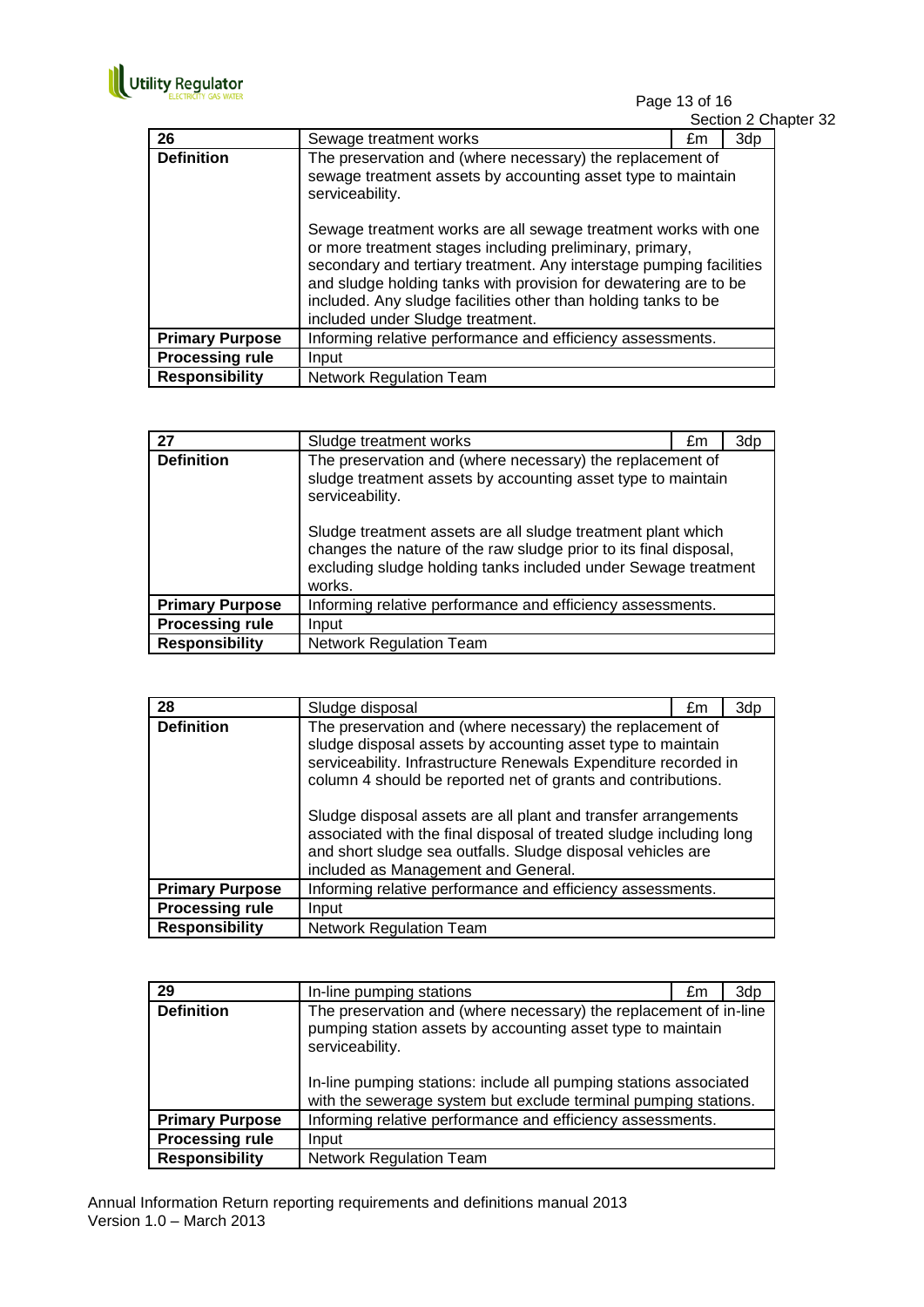

| 30                     | Terminal pumping stations                                                                                                                                                                                                                                                                                                                                      | £m | 3dp |
|------------------------|----------------------------------------------------------------------------------------------------------------------------------------------------------------------------------------------------------------------------------------------------------------------------------------------------------------------------------------------------------------|----|-----|
| <b>Definition</b>      | The preservation and (where necessary) the replacement of<br>terminal pumping station assets by accounting asset type to<br>maintain serviceability. Terminal pumping stations includes all<br>terminal and storm pumping stations, including terminal stations<br>on sewage treatment works sites but excluding interstage<br>pumping within treatment works. |    |     |
| <b>Primary Purpose</b> | Informing relative performance and efficiency assessments.                                                                                                                                                                                                                                                                                                     |    |     |
| <b>Processing rule</b> | Input                                                                                                                                                                                                                                                                                                                                                          |    |     |
| <b>Responsibility</b>  | <b>Network Regulation Team</b>                                                                                                                                                                                                                                                                                                                                 |    |     |

| 31                     | Sewerage management and general                                                                                                                                                                                                                                                                                                                                            | £m | 3dp |  |  |
|------------------------|----------------------------------------------------------------------------------------------------------------------------------------------------------------------------------------------------------------------------------------------------------------------------------------------------------------------------------------------------------------------------|----|-----|--|--|
| <b>Definition</b>      | The preservation and (where necessary) the replacement of<br>sewerage management and general assets by accounting asset<br>type to maintain serviceability. Infrastructure Renewals<br>Expenditure recorded in column 4 should be reported net of grants<br>and contributions.                                                                                             |    |     |  |  |
|                        | Sewerage management and general assets include any asset,<br>which cannot be allocated to a specific service area, e.g.                                                                                                                                                                                                                                                    |    |     |  |  |
|                        | offices and depots (offices, central laboratories and depots);<br>vehicles (cars, vans, lorries and mobile plant);<br>$\bullet$<br>telemetry systems and outstations (all plant and equipment<br>associated with telemetry, communications equipment and<br>regional ICA systems); and<br>computers (all PCs, workstations and mainframe<br>computers are to be included). |    |     |  |  |
|                        | Management and General assets related to both water and<br>sewerage should be allocated between services in the same way<br>as in published Regulatory Accounts.                                                                                                                                                                                                           |    |     |  |  |
| <b>Primary Purpose</b> | Informing relative performance and efficiency assessments.                                                                                                                                                                                                                                                                                                                 |    |     |  |  |
| <b>Processing rule</b> | Input                                                                                                                                                                                                                                                                                                                                                                      |    |     |  |  |
| <b>Responsibility</b>  | <b>Network Regulation Team</b>                                                                                                                                                                                                                                                                                                                                             |    |     |  |  |

| 32                     | Total infrastructure renewals (base)                                                                                                                                                                                                                                        | £m | 3dp |
|------------------------|-----------------------------------------------------------------------------------------------------------------------------------------------------------------------------------------------------------------------------------------------------------------------------|----|-----|
| <b>Definition</b>      | The total water service and sewerage service infrastructure<br>renewal for the purpose of maintaining base service.                                                                                                                                                         |    |     |
| <b>Primary Purpose</b> | Informing relative performance and efficiency assessments.                                                                                                                                                                                                                  |    |     |
| <b>Processing rule</b> | Calculated field: the sum of infrastructure categories<br>Water service totals:<br>Column 1: the sum of lines 18, 20 and 23<br>Column 3: copied from column 1<br>Sewerage service totals:<br>Column 4: the sum of lines 24, 25, 28 and 31<br>Column 6: copied from column 4 |    |     |
| Responsibility         | <b>Network Regulation Team</b>                                                                                                                                                                                                                                              |    |     |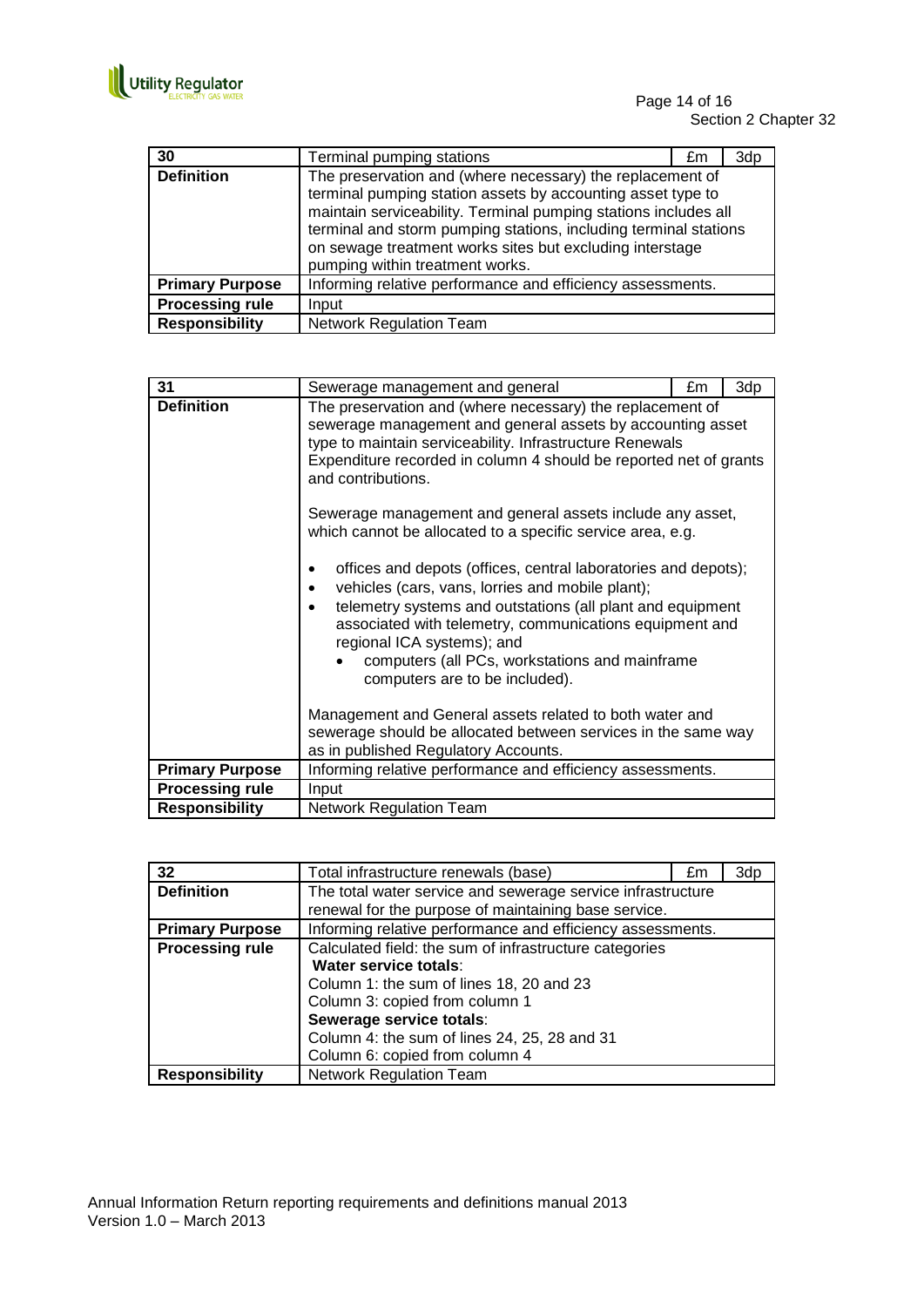

| 33                     | Total non-infrastructure expenditure (base)                                                                                                                                                                                                                       | £m | 3dp |
|------------------------|-------------------------------------------------------------------------------------------------------------------------------------------------------------------------------------------------------------------------------------------------------------------|----|-----|
| <b>Definition</b>      | The total water service and sewerage service non-infrastructure<br>expenditure for the purpose of maintaining base service, analysed<br>between operational and other tangible asset types. This is treated                                                       |    |     |
|                        | as 'additions' for accounting purposes.                                                                                                                                                                                                                           |    |     |
| <b>Primary Purpose</b> | Informing relative performance and efficiency assessments.                                                                                                                                                                                                        |    |     |
| <b>Processing rule</b> | Calculated field: the sum of non-infrastructure categories<br>Water service totals:<br>Column 2: the sum of lines 18 to 23<br>Column 3: copied from column 2<br>Sewerage service totals:<br>Column 5: the sum of lines 24 to 31<br>Column 6: copied from column 5 |    |     |
| <b>Responsibility</b>  | <b>Network Regulation Team</b>                                                                                                                                                                                                                                    |    |     |

| 34                     | Total expenditure (base service provision)                       | £m | 3dp |
|------------------------|------------------------------------------------------------------|----|-----|
| <b>Definition</b>      | The total water service and sewerage service expenditure for the |    |     |
|                        | purpose of maintaining base service.                             |    |     |
| <b>Primary Purpose</b> | Informing relative performance and efficiency assessments.       |    |     |
| <b>Processing rule</b> | Calculated: sum of lines 32 and 33 for all columns               |    |     |
| <b>Responsibility</b>  | <b>Network Regulation Team</b>                                   |    |     |